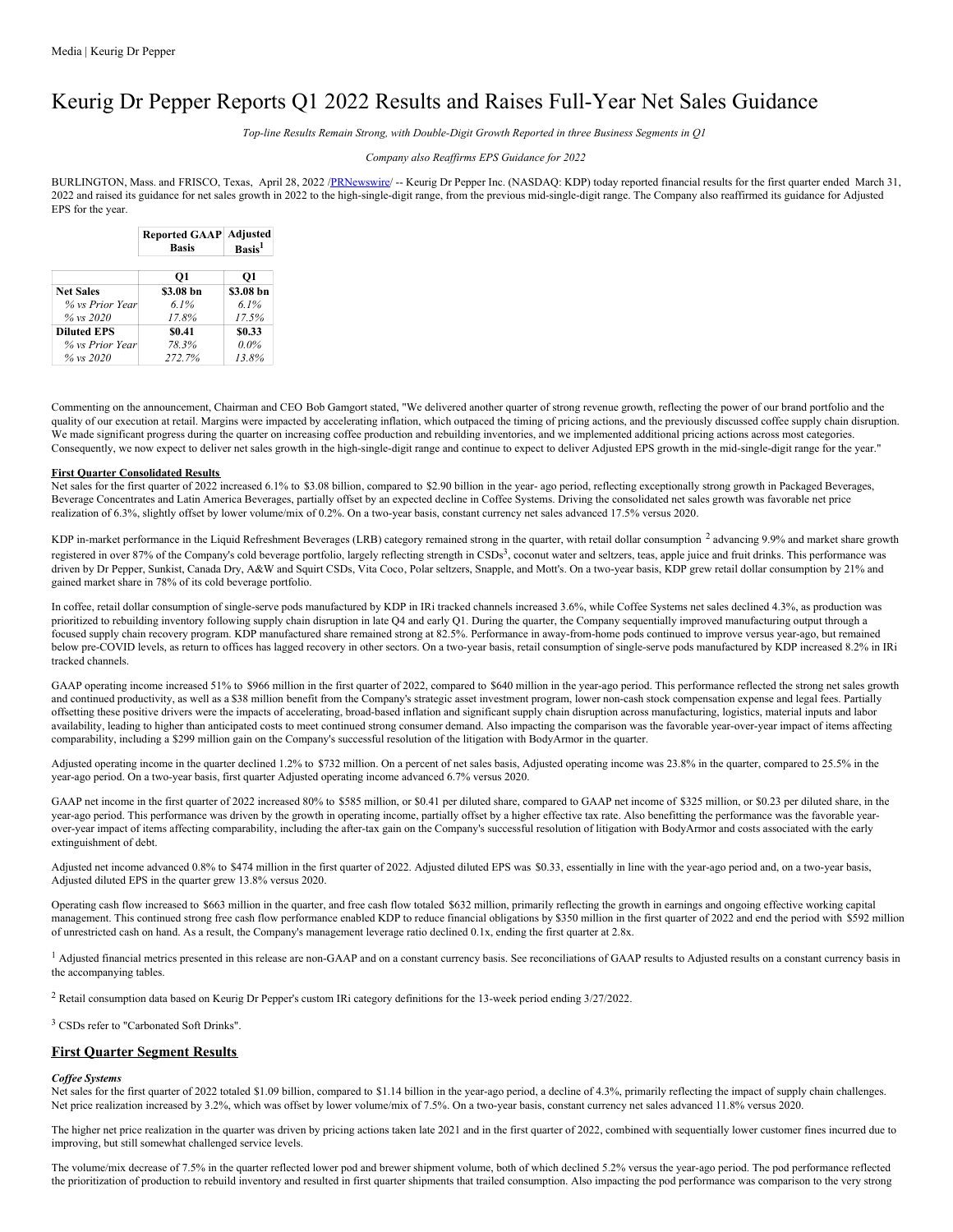pod shipment volume growth of 13.7% in the year-ago period. The brewer performance largely reflected comparison to the exceptionally strong brewer shipment growth of 61% in the yearago period.

GAAP operating income declined 27% to \$268 million in the first quarter of 2022, compared to \$368 million in the year-ago period, largely reflecting the net sales decline and the impacts of the accelerating, broad-based inflationary pressures and supply chain challenges, including incremental costs associated with rebuilding inventory. Partially offsetting these drivers were continued productivity and lower marketing expense, as the Company reduced demand generating marketing investment due to its focus on increasing manufacturing output and rebuilding inventory levels. Also impacting the comparison was the slightly favorable year-over-year impact of items affecting comparability.

Adjusted operating income declined 24% to \$319 million in the quarter and, on a percent of net sales basis, was 29.2%, compared to 36.9% in the year-ago period. This performance largely reflected the broad-based inflationary environment and increased costs to rebuild inventory.

#### *Packaged Beverages*

Net sales for the first quarter of 2022 increased an exceptionally strong 13.2% to \$1.48 billion, compared to \$1.31 billion in the year-ago period, reflecting higher net price realization of 8.3% and higher volume/mix of 4.9%, due to continued strong in-market execution and market share expansion across the portfolio. On a two-year basis, constant currency net sales increased 21.4% versus 2020.

Leading the net sales performance were Canada Dry, Dr Pepper, 7UP, A&W, Sunkist and Squirt CSDs, Mott's, and Snapple, as well as growth in CORE Hydration, Polar seltzers, Hawaiian Punch and Vita Coco.

GAAP operating income increased 172% in the first quarter of 2022 to \$486 million, compared to \$179 million in the year-ago period, reflecting the strong net sales growth, the aforementioned \$38 million benefit from the Company's strategic asset investment program, continued productivity and the favorable year-over-year impact of items affecting comparability, including the gain that benefitted the segment on the successful resolution of litigation with BodyArmor. Partially offsetting these favorable drivers were the unfavorable impacts of broad-based inflation across the business and supply chain challenges that drove higher than anticipated costs to meet continued strong consumer demand.

Adjusted operating income increased 16.9% to \$235 million and, on a percent of net sales basis, Adjusted operating income in the first quarter of 2022 was 15.9% in the quarter, compared to 15.4% in the year-ago period.

#### *Beverage Concentrates*

Net sales for the first quarter of 2022 increased 9.5% to \$359 million, compared to \$328 million in the year-ago period reflecting higher net price realization of 7.6% and favorable volume/mix of 1.9%. The volume/mix performance primarily reflected higher fountain foodservice shipments, driven by increased consumer mobility in the restaurant and hospitality channels. On a two-year basis, constant currency net sales advanced 16.7% versus 2020.

Total shipment volume versus year-ago increased 1.9% in the quarter, as increases in Dr Pepper and Sunkist were partially offset by declines in Crush. Bottler case sales volume increased 2.2% in the quarter compared to the year-ago period.

GAAP operating income in the first quarter of 2022 increased 2.5% to \$244 million, compared to \$238 million in the year-ago period, reflecting the benefit of the higher net sales, partially offset by the impacts of the broad-based inflationary environment, a significant increase in marketing investment and the unfavorable year-over-year impact of items affecting comparability.

Adjusted operating income increased 3.3% to \$247 million in the quarter and, on a percent of net sales basis, adjusted operating income was 68.8%, compared to 72.9%, reflecting the significant increase in marketing investment and the broad-based inflationary environment.

#### *Latin America Beverages*

Net sales for the first quarter of 2022 increased 16.8% to \$146 million, compared to net sales of \$125 million in the year-ago period and, on a constant currency basis, net sales increased 17.6%. This performance was driven by higher net price realization of 9.6% and increased volume/mix of 8.0%. Leading the strong net sales growth in the quarter were Peñafiel, Clamato, Mott's and Squirt. On a two-year basis, constant currency net sales increased 26.5% versus 2020.

GAAP operating income in the first quarter of 2022 increased 13.6% to \$25 million, compared to \$22 million in the year-ago period, reflecting the strong growth in net sales, continued productivity and the slightly favorable year-over-year impact of items affecting comparability. These drivers were partially offset by the broad-based inflationary environment and higher marketing investment.

Adjusted operating income increased 13.0% to \$26 million in the quarter. On a percent of net sales basis, Adjusted operating income was 17.7%, compared to 18.4% in the year-ago period, reflecting broad-based inflation and higher marketing investment.

### **KDP 2022 Guidance**

KDP raised its guidance for constant currency net sales growth in 2022 to the high-single-digit range and reaffirmed its guidance for Adjusted diluted EPS growth in 2022 in the mid-singledigit range. The Company continues to expect EPS performance versus 2021 to strengthen throughout the year, with Adjusted diluted EPS growth reaching the high-single-digit range in the second half of 2022, in line with the Company's long-term algorithm.

### **Investor Contacts:**

Steve Alexander T: 972-673-6769 / [steve.alexander@kdrp.com](mailto:steve.alexander@kdrp.com)

# **Media Contact:**

Katie Gilroy T: 781-418-3345 / [katie.gilroy@kdrp.com](mailto:katie.gilroy@kdrp.com)

## **About Keurig Dr Pepper**

Keurig Dr Pepper (KDP) is a leading beverage company in North America, with annual revenue approaching \$13 billion and approximately 27,000 employees. KDP holds leadership positions in soft drinks, specialty coffee and tea, water, juice and juice drinks and mixers, and markets the #1 single serve coffee brewing system in the U.S. and Canada. The Company's portfolio of more than 125 owned, licensed and partner brands is designed to satisfy virtually any consumer need, any time, and includes Keurig®, Dr Pepper®, Green Mountain Coffee Roasters®, Canada Dry®, Snapple®, Bai®, Mott's®, CORE® and The Original Donut Shop®. Through its powerful sales and distribution network, KDP can deliver its portfolio of hot and cold beverages to nearly every point of purchase for consumers. The Company is committed to sourcing, producing and distributing its beverages responsibly through its Drink Well. Do Good. corporate responsibility platform, including efforts around circular packaging, efficient natural resource use and supply chain sustainability. For more information, visit [www.keurigdrpepper.com](https://c212.net/c/link/?t=0&l=en&o=3514985-1&h=1125879649&u=http%3A%2F%2Fwww.keurigdrpepper.com&a=www.keurigdrpepper.com).

## **FORWARD LOOKING STATEMENTS**

Certain statements contained herein are "forward-looking statements" within the meaning of applicable securities laws and regulations. These forward-looking statements can generally be identified by the use of words such as "outlook," "guidance," "anticipate," "expect," "believe," "could," "estimate," "feel," "forecast," "intend," "may," "plan," "potential," "project," "should," "target," "will," "would," and similar words. Forward-looking statements by their nature address matters that are, to different degrees, uncertain. These statements are based on the current expectations of our management, are not predictions of actual performance, and actual results may differ materially.

Forward-looking statements are subject to a number of risks and uncertainties, including the factors disclosed in our Annual Report on Form 10-K and subsequent filings with the SEC. We are under no obligation to update, modify or withdraw any forward-looking statements, except as required by applicable law.

## **NON-GAAP FINANCIAL MEASURES**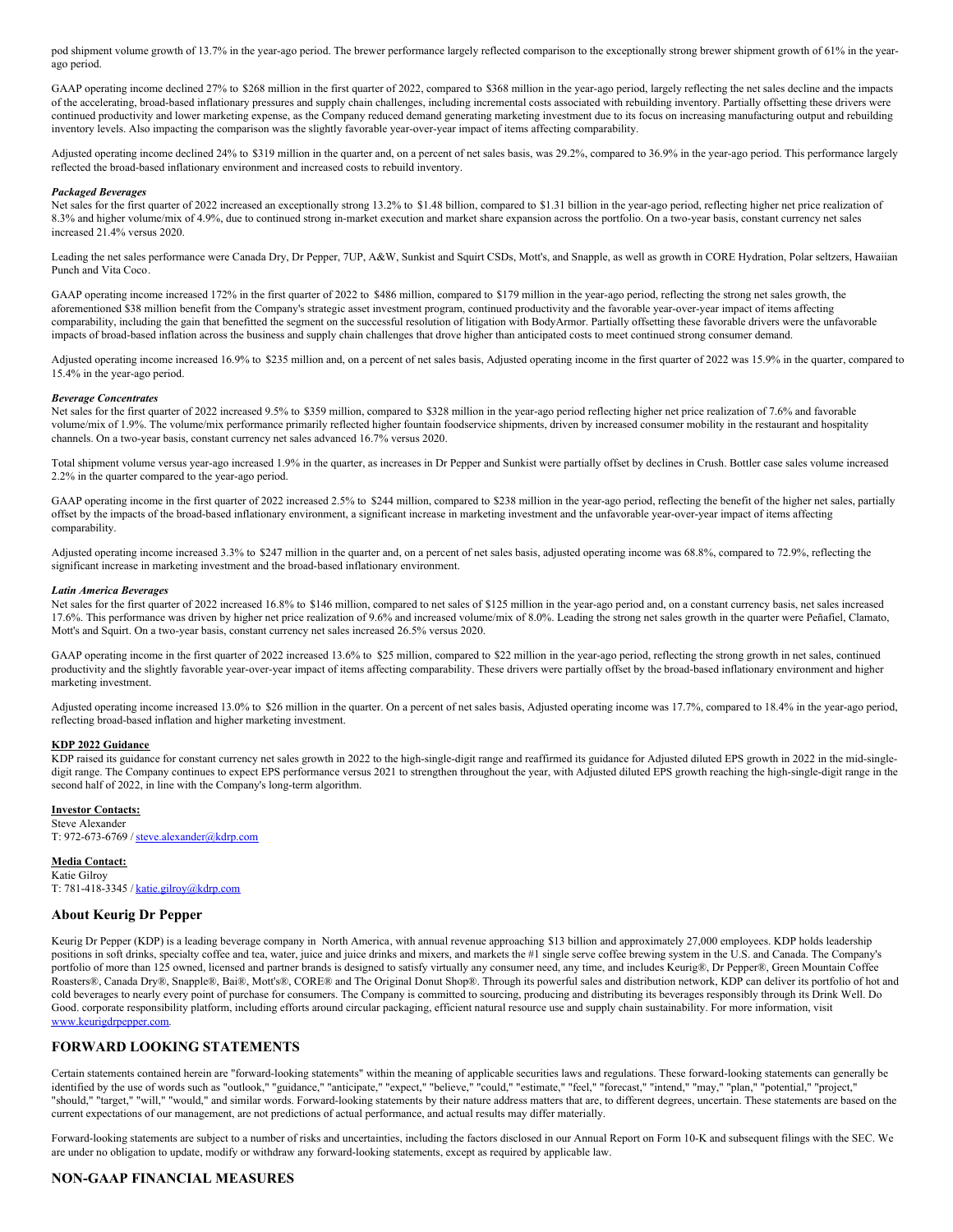This release includes certain non-GAAP financial measures including Adjusted operating income, Adjusted net income, Adjusted diluted EPS, free cash flow and financial measures presented on a constant currency basis, which differ from results using U.S. Generally Accepted Accounting Principles (GAAP). These non-GAAP financial measures should be considered as supplements to the GAAP reported measures, should not be considered replacements for, or superior to, the GAAP measures and may not be comparable to similarly named measures used by other companies. Non-GAAP financial measures typically exclude certain charges, including one-time costs that are not expected to occur routinely in future periods. The Company uses non-GAAP financial measures internally to focus management on performance excluding these special charges to gauge our business operating performance. Management believes this information is helpful to investors because it increases transparency and assists investors in understanding the underlying performance of the Company and in the analysis of ongoing operating trends. Additionally, management believes that non-GAAP financial measures are frequently used by analysts and investors in their evaluation of companies, and their continued inclusion provides consistency in financial reporting and enables analysts and investors to perform meaningful comparisons of past, present and future operating results. The most directly comparable GAAP financial measures and reconciliations to non-GAAP financial measures are set forth in the appendix to this release and included in the Company's filings with the SEC.

To the extent that the Company provides guidance, it does so only on a non-GAAP basis and does not provide reconciliations of such forward-looking non-GAAP measures to GAAP due to the inability to predict the amount and timing of impacts outside of the Company's control on certain items, such as non-cash gains or losses resulting from mark-to-market adjustments of derivative instruments, among others.

**First Quarter**

#### **KEURIG DR PEPPER INC. CONDENSED CONSOLIDATED STATEMENTS OF INCOME (UNAUDITED)**

|                                                         |   | <b>FIFST Quarter</b> |          |         |
|---------------------------------------------------------|---|----------------------|----------|---------|
| <i>(in millions, except per share data)</i>             |   | 2022                 |          | 2021    |
| <b>Net sales</b>                                        | S | 3.078                | <b>S</b> | 2,902   |
| Cost of sales                                           |   | 1,428                |          | 1,302   |
| Gross profit                                            |   | 1,650                |          | 1,600   |
| Selling, general and administrative expenses            |   | 1,018                |          | 961     |
| Gain on litigation settlement                           |   | (299)                |          |         |
| Other operating income, net                             |   | (35)                 |          | (1)     |
| <b>Income from operations</b>                           |   | 966                  |          | 640     |
| Interest expense                                        |   | 188                  |          | 140     |
| Loss on early extinguishment of debt                    |   | 48                   |          | 105     |
| Gain on sale of equity method investment                |   | (50)                 |          |         |
| Impairment of investments and note receivable           |   | 6                    |          |         |
| Other expense (income), net                             |   | 9                    |          | (3)     |
| Income before provision for income taxes                |   | 765                  |          | 398     |
| Provision for income taxes                              |   | 180                  |          | 73      |
| Net income including non-controlling interest           |   | 585                  |          | 325     |
| Less: Net loss attributable to non-controlling interest |   |                      |          |         |
| Net income attributable to KDP                          | S | 585                  | S        | 325     |
| Earnings per common share:                              |   |                      |          |         |
| <b>Basic</b>                                            | S | 0.41                 | S        | 0.23    |
| <b>Diluted</b>                                          |   | 0.41                 |          | 0.23    |
| Weighted average common shares outstanding:             |   |                      |          |         |
| <b>Basic</b>                                            |   | 1,418.2              |          | 1,409.2 |
| <b>Diluted</b>                                          |   | 1,429.7              |          | 1,425.6 |
|                                                         |   |                      |          |         |

#### **KEURIG DR PEPPER INC. CONDENSED CONSOLIDATED BALANCE SHEETS (UNAUDITED)**

|                                                                    |   | March 31,    |               | December 31, |
|--------------------------------------------------------------------|---|--------------|---------------|--------------|
| (in millions, except share and per share data)                     |   | 2022         |               | 2021         |
| <b>Assets</b>                                                      |   |              |               |              |
| Current assets:                                                    |   |              |               |              |
| Cash and cash equivalents                                          | S | 592          | £.            | 567          |
| Restricted cash and cash equivalents                               |   | $\mathbf{2}$ |               | 1            |
| Trade accounts receivable, net                                     |   | 1,214        |               | 1,148        |
| <b>Inventories</b>                                                 |   | 1,045        |               | 894          |
| Prepaid expenses and other current assets                          |   | 637          |               | 447          |
| <b>Total current assets</b>                                        |   | 3,490        |               | 3,057        |
| Property, plant and equipment, net                                 |   | 2,436        |               | 2,494        |
| Investments in unconsolidated affiliates                           |   | 29           |               | 30           |
| Goodwill                                                           |   | 20,243       |               | 20,182       |
| Other intangible assets, net                                       |   | 23,889       |               | 23,856       |
| Other non-current assets                                           |   | 1,119        |               | 937          |
| Deferred tax assets                                                |   | 38           |               | 42           |
| <b>Total assets</b>                                                | S | 51,244       | S             | 50,598       |
| <b>Liabilities and Stockholders' Equity</b>                        |   |              |               |              |
| Current liabilities:                                               |   |              |               |              |
| Accounts payable                                                   | S | 4,510        | <sup>\$</sup> | 4,316        |
| Accrued expenses                                                   |   | 1,028        |               | 1,110        |
| Structured payables                                                |   | 143          |               | 142          |
| Short-term borrowings and current portion of long-term obligations |   |              |               | 304          |
| Other current liabilities                                          |   | 767          |               | 613          |
| <b>Total current liabilities</b>                                   |   | 6,448        |               | 6,485        |
| Long-term obligations                                              |   | 11,584       |               | 11,578       |
| Deferred tax liabilities                                           |   | 6,054        |               | 5,986        |
| Other non-current liabilities                                      |   | 1,647        |               | 1,577        |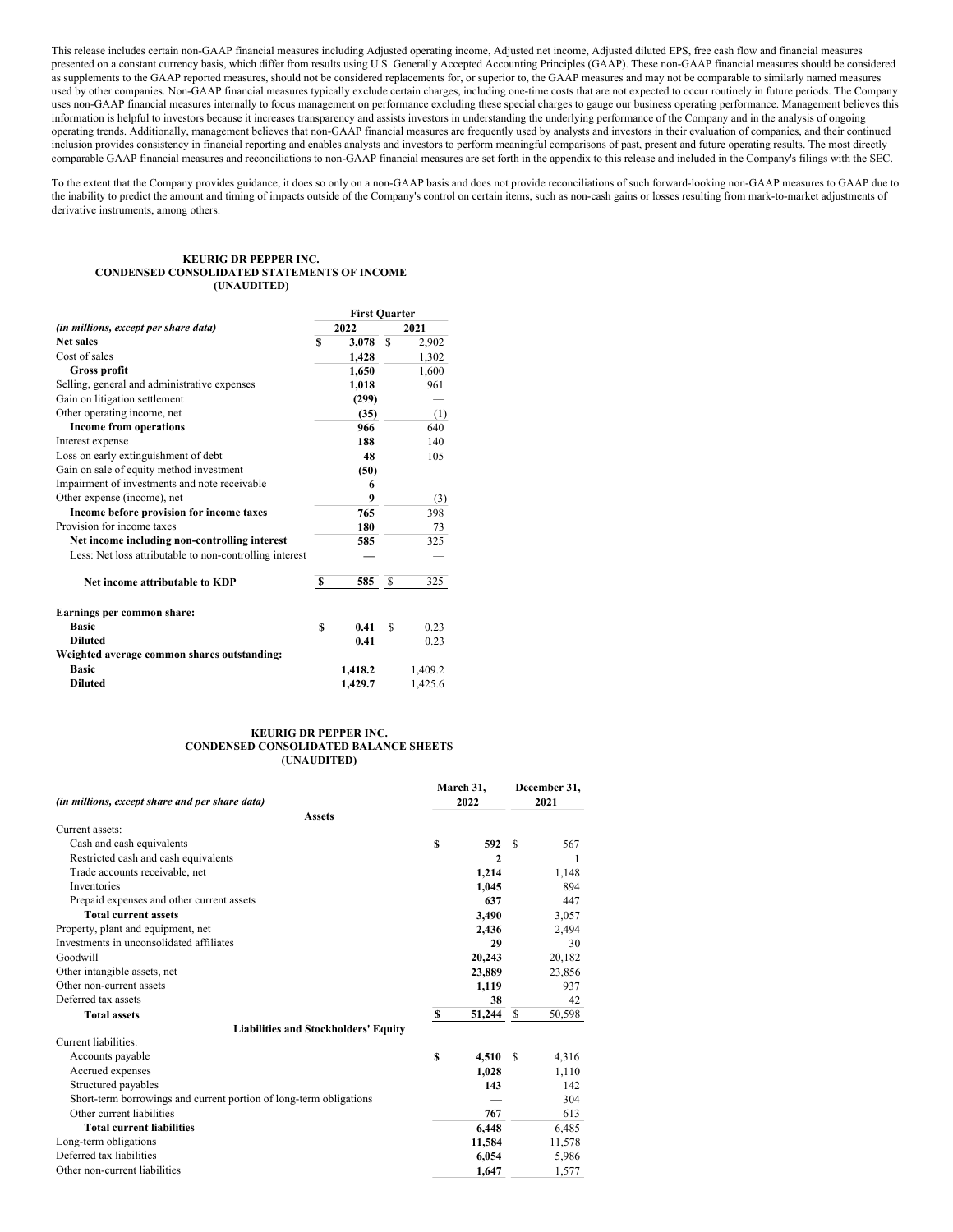| Commitments and tiestingencies                                                    | 25,733 | 25.626 |
|-----------------------------------------------------------------------------------|--------|--------|
| Stockholders' equity:                                                             |        |        |
| Preferred stock, \$0.01 par value, 15,000,000 shares authorized, no shares issued |        |        |
| Common stock, \$0.01 par value, 2,000,000,000 shares authorized,                  |        |        |
| 1,418,462,239 and 1,418,119,197 shares issued and outstanding as of March 31,     |        |        |
| 2022 and December 31, 2021, respectively                                          | 14     | 14     |
| Additional paid-in capital                                                        | 21,764 | 21,785 |
| Retained earnings                                                                 | 3,518  | 3.199  |
| Accumulated other comprehensive income (loss)                                     | 215    | (26)   |
| Total stockholders' equity                                                        | 25.511 | 24,972 |
| Non-controlling interest                                                          |        |        |
| Total equity                                                                      | 25.511 | 24,972 |
| Total liabilities and stockholders' equity                                        | 51,244 | 50.598 |

#### **KEURIG DR PEPPER INC. CONDENSED CONSOLIDATED STATEMENTS OF CASH FLOWS (UNAUDITED)**

|                                                                                   |    | <b>First Quarter</b>    |     |                |
|-----------------------------------------------------------------------------------|----|-------------------------|-----|----------------|
| (in millions)                                                                     |    | 2022                    |     | 2021           |
| <b>Operating activities:</b>                                                      |    |                         |     |                |
| Net income attributable to KDP                                                    | S  | 585                     | \$. | 325            |
| Adjustments to reconcile net income to net cash provided by operating activities: |    |                         |     |                |
| Depreciation expense                                                              |    | 106                     |     | 102            |
| Amortization of intangibles                                                       |    | 34                      |     | 33             |
| Other amortization expense                                                        |    | 42                      |     | 40             |
| Provision for sales returns                                                       |    | 12                      |     | 19             |
| Deferred income taxes                                                             |    | 8                       |     | 11             |
| Employee stock-based compensation (benefit) expense                               |    | (15)                    |     | 25             |
| Loss on early extinguishment of debt                                              |    | 48                      |     | 105            |
| Gain on sale of equity method investment                                          |    | (50)                    |     |                |
| Gain on disposal of property, plant and equipment                                 |    | (38)                    |     | (1)            |
| Unrealized gain on foreign currency                                               |    | (11)                    |     | (10)           |
| Unrealized gain on derivatives                                                    |    |                         |     | (41)           |
| Equity in losses of unconsolidated affiliates                                     |    | 3                       |     |                |
| Impairment on investments and note receivable of unconsolidated affiliates        |    | 6                       |     |                |
| Other, net                                                                        |    | 13                      |     | 15             |
| Changes in assets and liabilities:                                                |    |                         |     |                |
| Trade accounts receivable                                                         |    | (73)                    |     | (37)           |
| Inventories                                                                       |    | (147)                   |     | (77)           |
| Income taxes receivable and payables, net                                         |    | 135                     |     | 25             |
| Other current and non-current assets                                              |    | (284)                   |     | (295)          |
| Accounts payable and accrued expenses                                             |    | 151                     |     | 121            |
| Other current and non-current liabilities                                         |    | 138                     |     | 186            |
| Net change in operating assets and liabilities                                    |    | (80)                    |     | (77)           |
| Net cash provided by operating activities                                         |    | 663                     |     | 546            |
| <b>Investing activities:</b>                                                      |    |                         |     |                |
| Proceeds from sale of investment in unconsolidated affiliates                     |    | 50                      |     |                |
| Purchases of property, plant and equipment                                        |    | (109)                   |     | (95)           |
| Proceeds from sales of property, plant and equipment                              |    | 78                      |     | 7              |
| Purchases of intangibles                                                          |    | (10)                    |     | (12)           |
| Issuance of related party note receivable                                         |    | (6)                     |     |                |
| Investments in unconsolidated affiliates                                          |    | (3)                     |     |                |
| Other, net                                                                        |    | 3                       |     | $\mathbf{1}$   |
| Net cash provided by (used in) investing activities                               |    | 3                       |     | (99)           |
| <b>Financing activities:</b>                                                      |    |                         |     |                |
| Proceeds from issuance of Notes                                                   |    |                         |     | 2,150          |
| <b>Repayments of Notes</b>                                                        |    | (201)                   |     | (1, 845)       |
| Proceeds from issuance of commercial paper                                        |    |                         |     | 120            |
| Repayments of commercial paper                                                    |    | (149)                   |     | (120)          |
| Repayments of 2019 KDP Term Loan                                                  |    |                         |     | (425)          |
| Proceeds from structured payables                                                 |    | 38                      |     | 35             |
| Repayments of structured payables                                                 |    | (37)                    |     | (41)           |
| Cash dividends paid                                                               |    | (265)                   |     | (192)          |
| Proceeds from issuance of common stock                                            |    |                         |     | 140            |
| Tax withholdings related to net share settlements                                 |    | (5)                     |     | (125)          |
| Payments on finance leases                                                        |    | (20)                    |     | (15)           |
| Other, net                                                                        |    | (5)                     |     | (37)           |
| Net cash used in financing activities                                             |    | (644)                   |     | (355)          |
| Cash, cash equivalents, and restricted cash and cash equivalents:                 |    |                         |     |                |
| Net change from operating, investing and financing activities                     |    | 22                      |     | 92             |
| Effect of exchange rate changes                                                   |    | $\overline{\mathbf{4}}$ |     | $\overline{2}$ |
| Beginning balance                                                                 |    | 568                     |     | 255            |
| Ending balance                                                                    | \$ | 594 \$                  |     | 349            |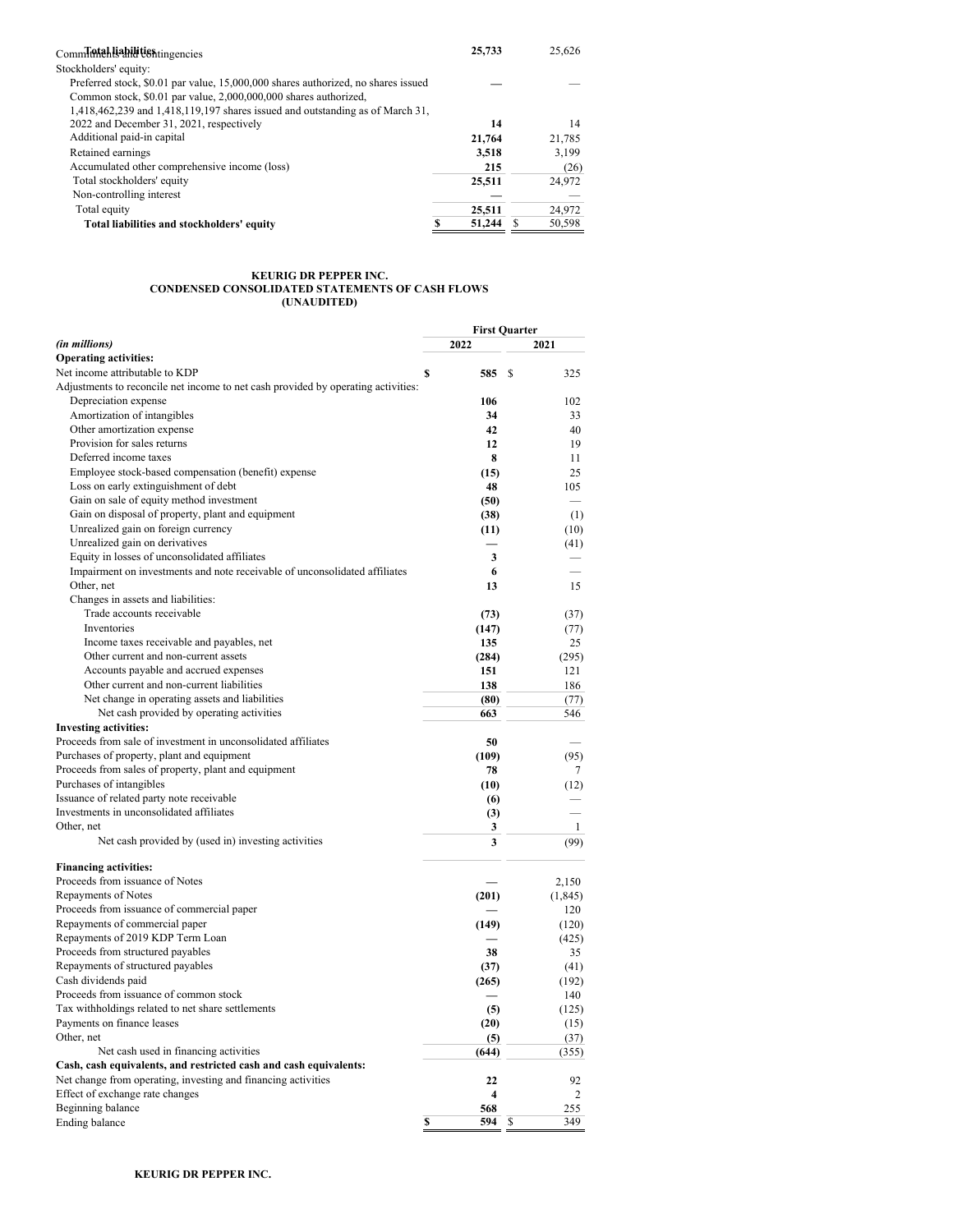## **RECONCILIATION OF SEGMENT INFORMATION (UNAUDITED)**

|                                                                                                                                                                 |    | <b>First Ouarter</b>            |      |                                  |  |  |
|-----------------------------------------------------------------------------------------------------------------------------------------------------------------|----|---------------------------------|------|----------------------------------|--|--|
| (in millions)                                                                                                                                                   |    | 2022                            | 2021 |                                  |  |  |
| <b>Net Sales</b>                                                                                                                                                |    |                                 |      |                                  |  |  |
| Coffee Systems                                                                                                                                                  | \$ | 1,093                           | S    | 1,142                            |  |  |
| Packaged Beverages                                                                                                                                              |    | 1,480                           |      | 1,307                            |  |  |
| <b>Beverage Concentrates</b>                                                                                                                                    |    | 359                             |      | 328                              |  |  |
| Latin America Beverages                                                                                                                                         |    | 146                             |      | 125                              |  |  |
| <b>Total net sales</b>                                                                                                                                          | S  | 3,078                           | S    | 2,902                            |  |  |
| <b>Income from Operations</b><br>Coffee Systems<br>Packaged Beverages<br><b>Beverage Concentrates</b><br>Latin America Beverages<br>Unallocated corporate costs | \$ | 268<br>486<br>244<br>25<br>(57) | \$   | 368<br>179<br>238<br>22<br>(167) |  |  |
| <b>Total income from operations</b>                                                                                                                             | S  | 966                             | \$.  | 640                              |  |  |

#### **KEURIG DR PEPPER INC. RECONCILIATION OF CERTAIN NON-GAAP INFORMATION (UNAUDITED)**

The company reports its financial results in accordance with U.S. GAAP. However, management believes that certain non-GAAP financial measures that reflect the way management evaluates the business may provide investors with additional information regarding the company's results, trends and ongoing performance on a comparable basis.

Specifically, investors should consider the following with respect to our financial results:

**Adjusted**: Defined as certain financial statement captions and metrics adjusted for certain items affecting comparability.

**Items affecting comparability**: Defined as certain items that are excluded for comparison to prior year periods, adjusted for the tax impact as applicable. Tax impact is determined based upon an approximate rate for each item. For each period, management adjusts for (i) the unrealized mark-to-market impact of derivative instruments not designated as hedges in accordance with U.S. GAAP and do not have an offsetting risk reflected within the financial results, as well as the unrealized mark-to-market impact of our Vita Coco investment; (ii) the amortization associated with definite-lived intangible assets; (iii) the amortization of the deferred financing costs associated with the DPS Merger; (iv) the amortization of the fair value adjustment of the senior unsecured notes obtained as a result of the DPS Merger; (v) stock compensation expense and the associated windfall tax benefit attributable to the matching awards made to employees who made an initial investment in KDP; (vi) non-cash changes in deferred tax liabilities related to goodwill and other intangible assets as a result of tax rate or apportionment changes; and (vii) other certain items that are excluded for comparison purposes to prior year periods.

For the first quarter of 2022, the other certain items excluded for comparison purposes include (i) restructuring and integration expenses related to significant business combinations; (ii) productivity expenses; (iii) costs related to significant non-routine legal matters; (iv) the loss on early extinguishment of debt related to the redemption of debt; (v) incremental costs to our operations related to risks associated with the COVID-19 pandemic; (vi) the gain on the sale of our investment in BodyArmor; (vii) the gain on the settlement of our prior litigation with BodyArmor, excluding recoveries of previously incurred litigation expenses which were included in our adjusted results and (viii) losses recognized with respect to our equity method investment in Bedford as a result of funding our share of their wind-down costs.

For the first quarter of 2021, the other certain items excluded for comparison purposes include (i) restructuring and integration expenses related to significant business combinations; (ii) productivity expenses; (iii) costs related to significant non-routine legal matters; (iv) the loss on early extinguishment of debt related to the redemption of debt; (v) incremental costs to our operations related to risks associated with the COVID-19 pandemic; and (vi) gains from insurance recoveries related to the February 2019 organized malware attack on our business operation networks in the Coffee Systems segment.

Costs related to significant non-routine legal matters relate to the antitrust litigation. Incremental costs to our operations related to risks associated with the COVID-19 pandemic include incremental expenses incurred to either maintain the health and safety of our front-line employees or temporarily increase compensation to such employees to ensure essential operations continue during the pandemic.

We believe removing these costs reflects how management views our business results on a consistent basis.

**Constant currency adjusted**: Defined as certain financial statement captions and metrics adjusted for certain items affecting comparability, calculated on a constant currency basis by converting our current period local currency financial results using the prior period foreign currency exchange rates.

For the first quarter of 2022 and 2021, the supplemental financial data set forth below includes reconciliations of adjusted and constant currency adjusted financial measures to the applicable financial measure presented in the unaudited condensed consolidated financial statements for the same period.

#### **KEURIG DR PEPPER INC. RECONCILIATION OF CERTAIN NON-GAAP INFORMATION (UNAUDITED)**

|                                     |   | Cost of sales |   | Gross profit | Gross<br>margin |   | Selling, general<br>and administrative<br>expenses |   | Gain on<br>litigation<br>settlement | Other operating<br>(expense)<br>income, net | <b>Income from</b><br>operations | Operating<br>margin |
|-------------------------------------|---|---------------|---|--------------|-----------------|---|----------------------------------------------------|---|-------------------------------------|---------------------------------------------|----------------------------------|---------------------|
| For the First Quarter of 2022       |   |               |   |              |                 |   |                                                    |   |                                     |                                             |                                  |                     |
| Reported                            | S | 1,428         | Ж | 1,650        | 53.6%           | S | 1,018                                              | S | (299)                               | \$<br>(35)                                  | \$<br>966                        | 31.4%               |
| Items Affecting Comparability:      |   |               |   |              |                 |   |                                                    |   |                                     |                                             |                                  |                     |
| Mark to market                      |   | 59            |   | (59)         |                 |   | 26                                                 |   |                                     |                                             | (85)                             |                     |
| Amortization of intangibles         |   |               |   |              |                 |   | (34)                                               |   |                                     |                                             | 34                               |                     |
| Stock compensation                  |   |               |   |              |                 |   |                                                    |   |                                     |                                             | (7)                              |                     |
| Restructuring and integration costs |   |               |   |              |                 |   | (33)                                               |   |                                     | (3)                                         | 36                               |                     |
| Productivity                        |   | (28)          |   | 28           |                 |   | (22)                                               |   |                                     |                                             | 50                               |                     |
| Non-routine legal matters           |   | __            |   |              |                 |   | (4)                                                |   |                                     |                                             | 4                                |                     |
| COVID-19                            |   | (4)           |   |              |                 |   | (1)                                                |   |                                     |                                             |                                  |                     |
| Gain on litigation                  |   |               |   |              |                 |   |                                                    |   | 271                                 |                                             | (271)                            |                     |
| Adjusted                            |   | 1,455         |   | 1,623        | 52.7%           |   | 957                                                |   | (28)                                | (38)                                        | 732                              | 23.8%               |
|                                     |   |               |   |              |                 |   |                                                    |   |                                     |                                             |                                  |                     |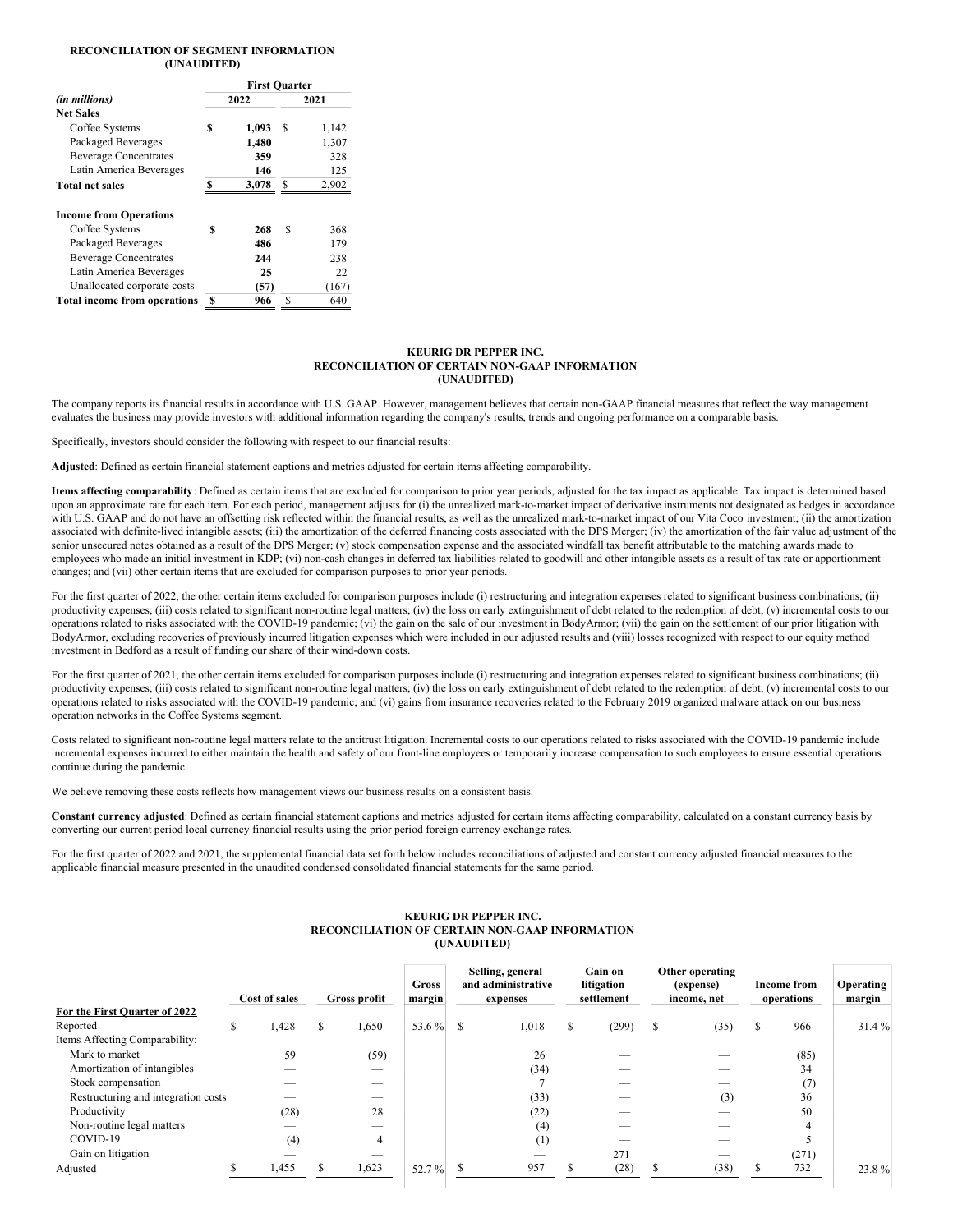| Lunaet of foreign currency          |     |             |   |       | 52.7%  |   |      |   |    |          |    |      | $23.8\%$ |
|-------------------------------------|-----|-------------|---|-------|--------|---|------|---|----|----------|----|------|----------|
| For the First Quarter of 2021       |     |             |   |       |        |   |      |   |    |          |    |      |          |
| Reported                            | Эħ. | 1,302       | S | 1,600 | 55.1 % | S | 961  | S |    | (1)      | D. | 640  | 22.1%    |
| Items Affecting Comparability:      |     |             |   |       |        |   |      |   |    |          |    |      |          |
| Mark to market                      |     | $\mathbf Q$ |   | (9)   |        |   | 29   |   |    |          |    | (38) |          |
| Amortization of intangibles         |     |             |   | __    |        |   | (33) |   |    |          |    | 33   |          |
| Stock compensation                  |     |             |   |       |        |   | (6)  |   |    |          |    | 6    |          |
| Restructuring and integration costs |     |             |   | __    |        |   | (43) |   |    |          |    | 43   |          |
| Productivity                        |     | (8)         |   | 8     |        |   | (25) |   |    |          |    | 33   |          |
| Non-routine legal matters           |     |             |   | --    |        |   | (10) |   |    |          |    | 10   |          |
| COVID-19                            |     | (12)        |   | 12    |        |   | (4)  |   |    |          |    | 16   |          |
| Malware incident                    |     | __          |   |       |        |   |      |   | -- |          |    | (2)  |          |
| Adjusted                            |     | .291        |   | 1,611 | 55.5 % |   | 871  |   |    | $^{(1)}$ |    | 741  | 25.5 %   |

Refer to page A-8 for reconciliations of reported net sales to constant currency net sales and adjusted income from operations to constant currency adjusted income from operations.

## **KEURIG DR PEPPER INC. RECONCILIATION OF CERTAIN NON-GAAP INFORMATION (UNAUDITED)**

|                                               | Interest<br>expense      |              | Loss on early<br>extinguishment<br>of debt |               | Gain on sale<br>of equity-<br>method<br>investment |               | <b>Impairment</b> of<br>investments<br>and note<br>receivable | Other<br>(income)<br>expense,<br>net | Income<br>before<br>provision for<br>income taxes | <b>Provision</b><br>for<br>income<br>taxes |      | <b>Effective</b><br>tax rate |  |
|-----------------------------------------------|--------------------------|--------------|--------------------------------------------|---------------|----------------------------------------------------|---------------|---------------------------------------------------------------|--------------------------------------|---------------------------------------------------|--------------------------------------------|------|------------------------------|--|
| For the First Quarter of 2022                 |                          |              |                                            |               |                                                    |               |                                                               |                                      |                                                   |                                            |      |                              |  |
| Reported                                      | \$<br>188                | \$           | 48                                         | \$.           | (50)                                               | \$            | 6                                                             | \$<br>9                              | \$<br>765                                         | \$<br>180                                  | 23.5 | $\frac{0}{2}$                |  |
| Items Affecting Comparability:                |                          |              |                                            |               |                                                    |               |                                                               |                                      |                                                   |                                            |      |                              |  |
| Mark to market                                | (71)                     |              |                                            |               |                                                    |               |                                                               | (3)                                  | (11)                                              | (2)                                        |      |                              |  |
| Amortization of intangibles                   |                          |              |                                            |               |                                                    |               |                                                               |                                      | 34                                                | 9                                          |      |                              |  |
| Amortization of deferred financing costs      | (1)                      |              |                                            |               |                                                    |               |                                                               |                                      | 1                                                 | $\overline{\phantom{0}}$                   |      |                              |  |
| Amortization of fair value debt adjustment    | (5)                      |              |                                            |               |                                                    |               |                                                               |                                      | 5                                                 | $\mathbf{1}$                               |      |                              |  |
| Stock compensation                            | $\overline{\phantom{a}}$ |              |                                            |               |                                                    |               |                                                               |                                      | (7)                                               | (1)                                        |      |                              |  |
| Restructuring and integration costs           |                          |              |                                            |               |                                                    |               |                                                               |                                      | 36                                                | 9                                          |      |                              |  |
| Productivity                                  |                          |              |                                            |               |                                                    |               |                                                               |                                      | 50                                                | 12                                         |      |                              |  |
| Impairment of investment                      |                          |              | $\sim$                                     |               |                                                    |               | (6)                                                           |                                      | 6                                                 | $\overline{\phantom{0}}$                   |      |                              |  |
| Loss on early extinguishment of debt          |                          |              | (48)                                       |               |                                                    |               |                                                               |                                      | 48                                                | 11                                         |      |                              |  |
| Non-routine legal matters                     |                          |              |                                            |               |                                                    |               |                                                               |                                      | 4                                                 | $\mathbf{1}$                               |      |                              |  |
| COVID-19                                      |                          |              |                                            |               |                                                    |               |                                                               |                                      | 5                                                 | $\mathbf{1}$                               |      |                              |  |
| Gain on litigation                            |                          |              |                                            |               | $\overline{\phantom{0}}$                           |               |                                                               |                                      | (271)                                             | (68)                                       |      |                              |  |
| Gain on sale of equity-method investment      |                          |              |                                            |               | 50                                                 |               |                                                               |                                      | (50)                                              | (12)                                       |      |                              |  |
| Adjusted                                      | \$<br>111                | \$           |                                            | S             |                                                    | \$            | $\overline{\phantom{a}}$                                      | \$<br>6                              | \$<br>615                                         | \$<br>141                                  |      | 22.9 %                       |  |
| Impact of foreign currency                    |                          |              |                                            |               |                                                    |               |                                                               |                                      |                                                   |                                            |      |                              |  |
| Constant currency adjusted                    |                          |              |                                            |               |                                                    |               |                                                               |                                      |                                                   |                                            |      | 22.9 %                       |  |
| For the First Quarter of 2021                 |                          |              |                                            |               |                                                    |               |                                                               |                                      |                                                   |                                            |      |                              |  |
| Reported                                      | \$<br>140                | S            | 105                                        | <sup>\$</sup> |                                                    | <sup>\$</sup> |                                                               | \$<br>(3)                            | \$<br>398                                         | \$<br>73                                   |      | 18.3 %                       |  |
| Items Affecting Comparability:                |                          |              |                                            |               |                                                    |               |                                                               |                                      |                                                   |                                            |      |                              |  |
| Mark to market                                | 8                        |              |                                            |               |                                                    |               |                                                               |                                      | (46)                                              | (11)                                       |      |                              |  |
| Amortization of intangibles                   |                          |              |                                            |               |                                                    |               |                                                               |                                      | 33                                                | 8                                          |      |                              |  |
| Amortization of deferred financing costs      | (3)                      |              |                                            |               |                                                    |               |                                                               |                                      | 3                                                 | $\overline{\phantom{0}}$                   |      |                              |  |
| Amortization of fair value of debt adjustment | (6)                      |              |                                            |               |                                                    |               |                                                               |                                      | 6                                                 | 2                                          |      |                              |  |
| Stock compensation                            | and the                  |              |                                            |               |                                                    |               |                                                               |                                      | 6                                                 | 12                                         |      |                              |  |
| Restructuring and integration costs           |                          |              |                                            |               |                                                    |               |                                                               |                                      | 43                                                | 11                                         |      |                              |  |
| Productivity                                  |                          |              |                                            |               |                                                    |               |                                                               |                                      | 33                                                | 8                                          |      |                              |  |
| Loss on early extinguishment of debt          |                          |              | (105)                                      |               |                                                    |               |                                                               |                                      | 105                                               | 25                                         |      |                              |  |
| Non-routine legal matters                     |                          |              |                                            |               |                                                    |               |                                                               |                                      | 10                                                | $\overline{c}$                             |      |                              |  |
| COVID-19                                      |                          |              |                                            |               |                                                    |               |                                                               |                                      | 16                                                | $\overline{4}$                             |      |                              |  |
| Malware incident                              |                          |              |                                            |               |                                                    |               |                                                               |                                      | (2)                                               |                                            |      |                              |  |
| Adjusted                                      | \$<br>139                | $\mathbb{S}$ |                                            | S             |                                                    | \$            |                                                               | \$<br>(3)                            | \$<br>605                                         | \$<br>134                                  |      | 22.1 <sup>9</sup>            |  |
| Change - adjusted                             | $(20.1) \%$              |              |                                            |               |                                                    |               |                                                               |                                      |                                                   |                                            |      |                              |  |
| Impact of foreign currency                    | $-$ %                    |              |                                            |               |                                                    |               |                                                               |                                      |                                                   |                                            |      |                              |  |
| Change - Constant currency adjusted           | $(20.1) \%$              |              |                                            |               |                                                    |               |                                                               |                                      |                                                   |                                            |      |                              |  |

#### **KEURIG DR PEPPER INC. RECONCILIATION OF CERTAIN FINANCIAL MEASURES BY SEGMENT TO CONSTANT CURRENCY ADJUSTED FINANCIAL MEASURES BY SEGMENT**

# **(UNAUDITED)**

| (in millions)                  | Reported | <b>Items Affecting</b><br>Comparability | Adjusted |     |  |  |
|--------------------------------|----------|-----------------------------------------|----------|-----|--|--|
| For the first quarter of 2022: |          |                                         |          |     |  |  |
| Income from operations         |          |                                         |          |     |  |  |
| Coffee Systems                 | 268      | 51                                      |          | 319 |  |  |
| Packaged Beverages             | 486      | (251)                                   |          | 235 |  |  |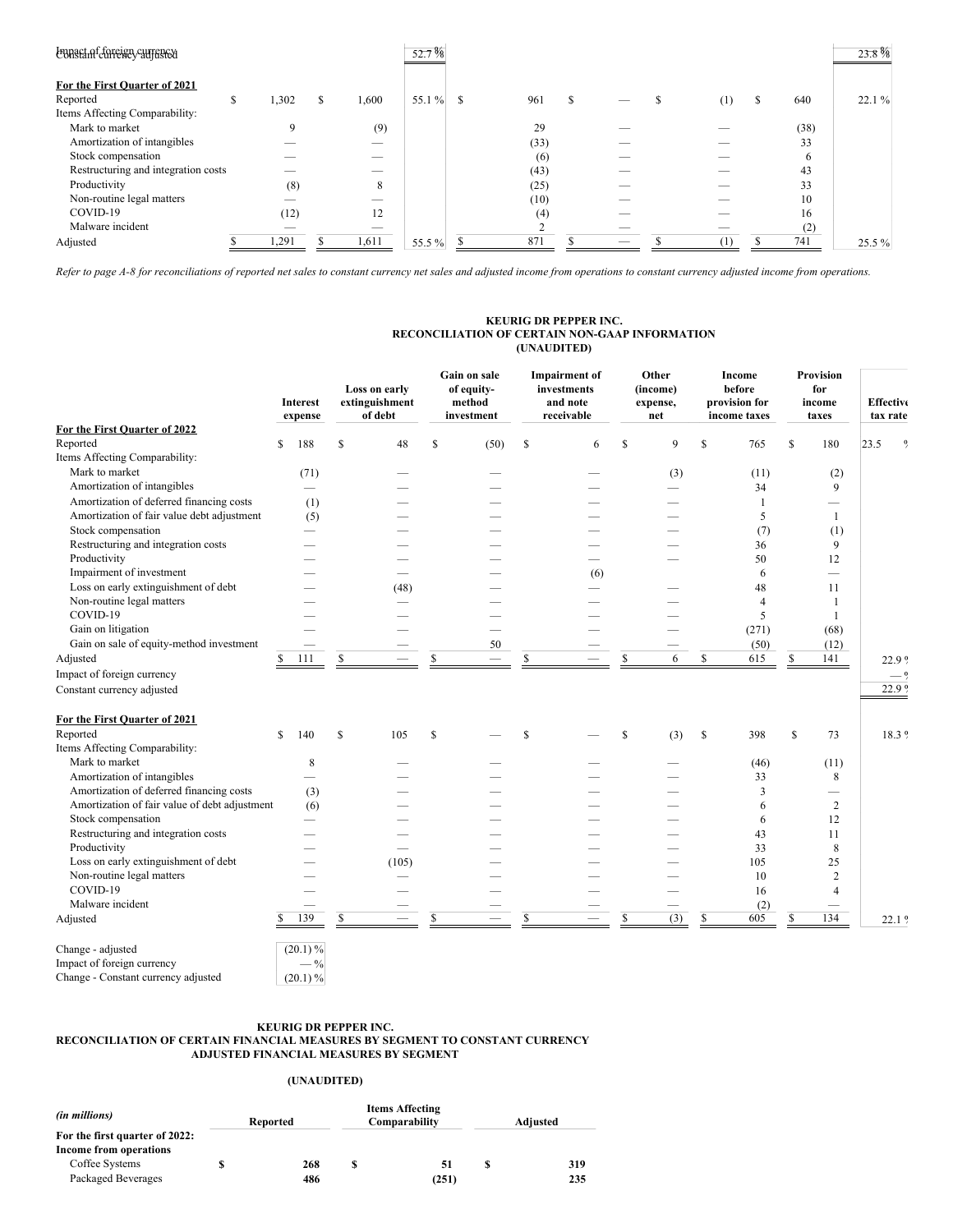| <b>Beverage Concentrates</b>        | 244                    |             | 3                        | 247                      |
|-------------------------------------|------------------------|-------------|--------------------------|--------------------------|
| Latin America Beverages             | 25                     |             | 1                        | 26                       |
| Unallocated corporate costs         | (57)                   |             | (38)                     | (95)                     |
| <b>Total income from operations</b> | \$<br>966              | \$          | (234)                    | \$<br>732                |
| For the first quarter of 2021:      |                        |             |                          |                          |
| <b>Income from operations</b>       |                        |             |                          |                          |
| Coffee Systems                      | \$<br>368              | $\mathbf S$ | 53                       | \$<br>421                |
| <b>Packaged Beverages</b>           | 179                    |             | 22                       | 201                      |
| <b>Beverage Concentrates</b>        | 238                    |             | 1                        | 239                      |
| Latin America Beverages             | 22                     |             | $\mathbf{1}$             | 23                       |
| Unallocated corporate costs         | (167)                  |             | 24                       | (143)                    |
| <b>Total income from operations</b> | \$<br>640              | \$          | 101                      | \$<br>741                |
|                                     |                        |             | <b>Impact of Foreign</b> |                          |
|                                     | <b>Reported</b>        |             | Currency                 | <b>Constant Currency</b> |
| For the first quarter of 2022:      |                        |             |                          |                          |
| <b>Net sales</b>                    |                        |             |                          |                          |
| Coffee Systems                      | $(4.3) \%$             |             | $-\frac{9}{6}$           | $(4.3) \%$               |
| <b>Packaged Beverages</b>           | 13.2                   |             |                          | 13.2                     |
| <b>Beverage Concentrates</b>        | 9.5                    |             |                          | 9.5                      |
| Latin America Beverages             | 16.8                   |             | 0.8                      | 17.6                     |
| <b>Total net sales</b>              | 6.1                    |             |                          | 6.1                      |
|                                     |                        |             | <b>Impact of Foreign</b> | <b>Constant Currency</b> |
|                                     | Adjusted               |             | Currency                 | Adjusted                 |
| For the first quarter of 2022:      |                        |             |                          |                          |
| <b>Income from operations</b>       |                        |             |                          |                          |
| Coffee Systems                      | $(24.2)\%$             |             | $-\frac{9}{6}$           | $(24.2)\%$               |
| <b>Packaged Beverages</b>           | 16.9                   |             |                          | 16.9                     |
| <b>Beverage Concentrates</b>        | 3.3                    |             |                          | 3.3                      |
| Latin America Beverages             | 13.0                   |             |                          | 13.0                     |
| <b>Total income from operations</b> | (1.2)                  |             |                          | (1.2)                    |
|                                     | <b>Items Affecting</b> |             | <b>Impact of Foreign</b> | <b>Constant Curre</b>    |

|                                | Reported | <b>Items Affecting</b><br>Comparability | <b>Adiusted</b> | <b>Impact of Foreign</b><br>Currency | <b>Constant Currency</b><br>Adjusted |
|--------------------------------|----------|-----------------------------------------|-----------------|--------------------------------------|--------------------------------------|
| For the first quarter of 2022: |          |                                         |                 |                                      |                                      |
| <b>Operating margin</b>        |          |                                         |                 |                                      |                                      |
| Coffee Systems                 | 24.5 %   | $4.7\%$                                 | $29.2\%$        | $-\frac{9}{6}$                       | $29.2\%$                             |
| Packaged Beverages             | 32.8     | (16.9)                                  | 15.9            |                                      | 15.9                                 |
| <b>Beverage Concentrates</b>   | 68.0     | 0.8                                     | 68.8            |                                      | 68.8                                 |
| Latin America Beverages        | 17.1     | 0.7                                     | 17.8            | (0.1)                                | 17.7                                 |
| Total operating margin         | 31.4     | (7.6)                                   | 23.8            |                                      | 23.8                                 |

### **KEURIG DR PEPPER INC. RECONCILIATION OF ADJUSTED EBITDA AND MANAGEMENT LEVERAGE RATIO (UNAUDITED)**

| (in millions, except for ratio)                            |          |                |
|------------------------------------------------------------|----------|----------------|
| <b>ADJUSTED EBITDA RECONCILIATION - LAST TWELVE MONTHS</b> |          |                |
| Net income attributable to KDP                             | S        | 2,406          |
| Interest expense                                           |          | 548            |
| Provision for income taxes                                 |          | 760            |
| Other (income) expense, net                                |          | 10             |
| Depreciation expense                                       |          | 414            |
| Other amortization                                         |          | 166            |
| Amortization of intangibles                                |          | 135            |
| <b>EBITDA</b>                                              | <b>S</b> | 4,439          |
| Items affecting comparability:                             |          |                |
| Gain on sale of equity-method investment                   | S        | (574)          |
| Gain on litigation settlement                              |          | (271)          |
| Loss on early extinguishment of debt                       |          | 48             |
| Impairment of investments and note receivable              |          | 23             |
| Restructuring and integration expenses                     |          | 192            |
| Productivity                                               |          | 155            |
| Non-routine legal matters                                  |          | 24             |
| Stock compensation                                         |          | 5              |
| COVID-19                                                   |          | 26             |
| <b>Transaction</b> costs                                   |          | $\overline{c}$ |
| Mark to market                                             |          | (104)          |
| <b>Adjusted EBITDA</b>                                     |          | 3,965          |
|                                                            |          | March 31,      |
|                                                            |          | 2022           |
| Principal amounts of senior unsecured notes                | <b>S</b> | 11,750         |
| Less: Cash and cash equivalents                            |          | 592            |
|                                                            | S        |                |
| Total principal amounts less cash and cash equivalents     |          | 11,158         |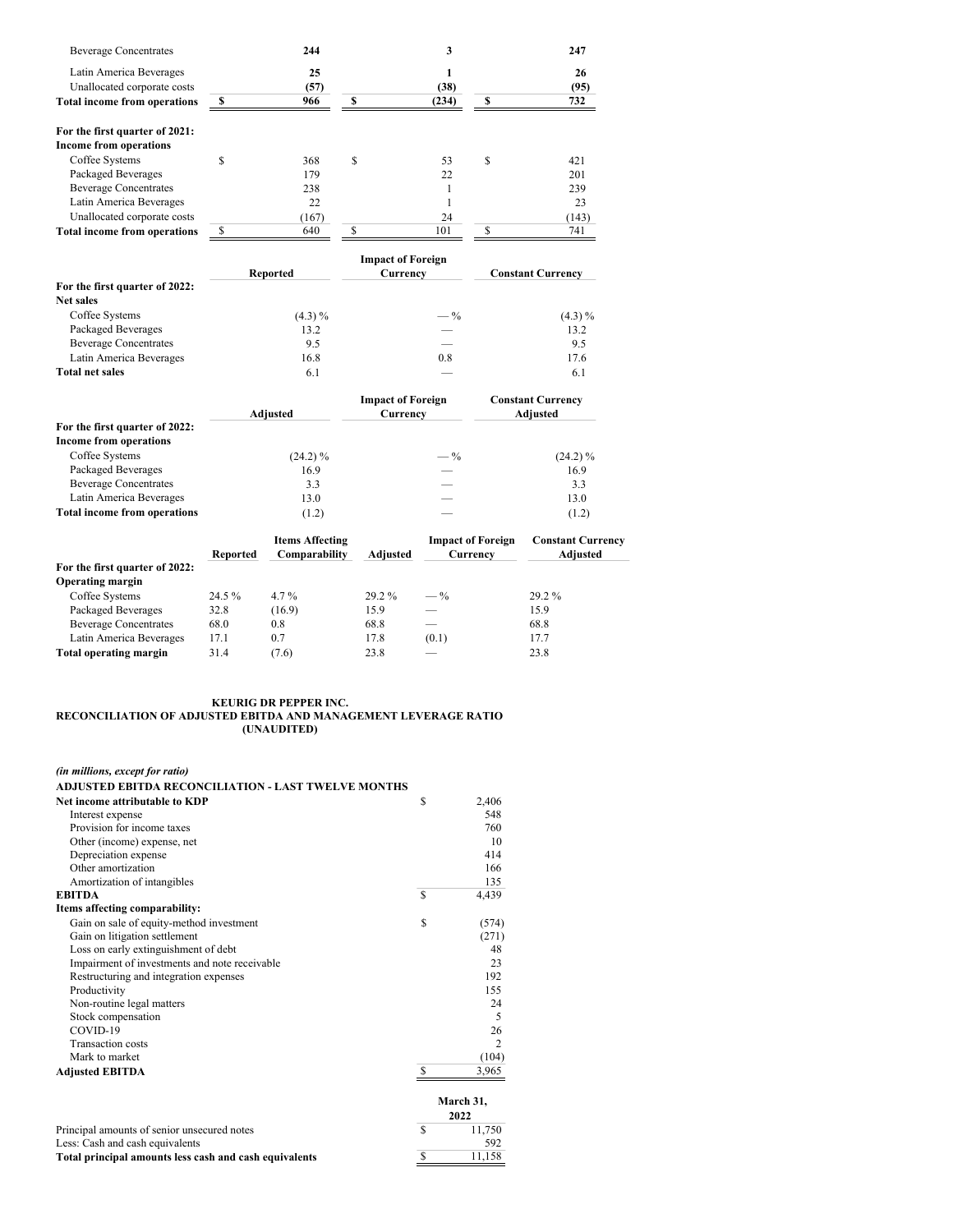|                                               |     | <b>SECOND</b>     |     | <b>THIRD</b>      |   | <b>FOURTH</b>     |    | <b>FIRST</b>      |                      |       |
|-----------------------------------------------|-----|-------------------|-----|-------------------|---|-------------------|----|-------------------|----------------------|-------|
|                                               |     | <b>OUARTER OF</b> |     | <b>OUARTER OF</b> |   | <b>OUARTER OF</b> |    | <b>OUARTER OF</b> | <b>LAST</b>          |       |
| (in millions)                                 |     | 2021              |     | 2021              |   | 2021              |    | 2022              | <b>TWELVE MONTHS</b> |       |
| Net income attributable to KDP                |     | 448               | S   | 530               | S | 843               | S  | 585               | S                    | 2,406 |
| Interest expense                              |     | 125               |     | 116               |   | 119               |    | 188               |                      | 548   |
| Provision for income taxes                    |     | 165               |     | 149               |   | 266               |    | 180               |                      | 760   |
| Other (income) expense, net                   |     | (4)               |     |                   |   |                   |    | 9                 |                      | 10    |
| Depreciation expense                          |     | 104               |     | 98                |   | 106               |    | 106               |                      | 414   |
| Other amortization                            |     | 40                |     | 38                |   | 46                |    | 42                |                      | 166   |
| Amortization of intangibles                   |     | 34                |     | 34                |   | 33                |    | 34                |                      | 135   |
| <b>EBITDA</b>                                 | \$. | 912               | \$. | 966               | S | 1,417             | S  | 1,144             | S                    | 4,439 |
| Items affecting comparability:                |     |                   |     |                   |   |                   |    |                   |                      |       |
| Gain on sale of equity-method investment      | \$  |                   |     |                   |   | (524)             | S  | (50)              | \$                   | (574) |
| Gain on litigation settlement                 |     |                   |     |                   |   |                   |    | (271)             |                      | (271) |
| Loss on early extinguishment of debt          |     |                   |     |                   |   |                   |    | 48                |                      | 48    |
| Impairment on investments and note receivable |     |                   |     |                   |   | 17                |    | 6                 |                      | 23    |
| Restructuring and integration expenses        |     | 49                |     | 53                |   | 57                |    | 33                |                      | 192   |
| Productivity                                  |     | 32                |     | 40                |   | 40                |    | 43                |                      | 155   |
| Nonroutine legal matters                      |     | 6                 |     |                   |   |                   |    | 4                 |                      | 24    |
| Stock compensation                            |     | 5                 |     |                   |   |                   |    | (7)               |                      | 5     |
| COVID-19                                      |     | 11                |     |                   |   |                   |    |                   |                      | 26    |
| <b>Transaction</b> costs                      |     |                   |     |                   |   |                   |    |                   |                      |       |
| Malware incident                              |     |                   |     | (1)               |   |                   |    |                   |                      |       |
| Mark to market                                |     | (38)              |     | (9)               |   | 28                |    | (85)              |                      | (104) |
| <b>Adjusted EBITDA</b>                        | S   | 977               | S   | 1,064             | S | 1,054             | \$ | 870               | S                    | 3,965 |

## **KEURIG DR PEPPER INC. RECONCILIATION OF NET CASH PROVIDED BY OPERATING ACTIVITIES TO FREE CASH FLOW (UNAUDITED)**

Free cash flow is defined as net cash provided by operating activities adjusted for purchases of property, plant and equipment, proceeds from sales of property, plant and equipment, and certain items excluded for comparison to prior year periods. For the first quarter of 2022 and 2021, there were no certain items excluded for comparison to prior year periods.

|                                                      | <b>First Quarter</b> |       |      |      |  |  |  |
|------------------------------------------------------|----------------------|-------|------|------|--|--|--|
| (in millions)                                        |                      | 2022  | 2021 |      |  |  |  |
| Net cash provided by operating activities            |                      | 663   |      | 546  |  |  |  |
| Purchases of property, plant and equipment           |                      | (109) |      | (95) |  |  |  |
| Proceeds from sales of property, plant and equipment |                      | 78    |      |      |  |  |  |
| <b>Free Cash Flow</b>                                |                      | 632   |      | 458  |  |  |  |

## **KEURIG DR PEPPER INC. RECONCILIATION OF SIGNIFICANT COVID-19 RELATED EXPENSES (UNAUDITED)**

The following table sets forth our reconciliation of significant COVID-19-related expenses. However, employee compensation expense and employee protection costs, which impact our SG&A expenses and cost of sales, are included as the COVID-19 item affecting comparability and are excluded in our Adjusted financial measures. In addition, reported amounts under U.S. GAAP also include additional costs, not included as the COVID-19 item affecting comparability, as presented in tables below.

|                                | Items Affecting Comparability <sup>(1)</sup> |                      |         |
|--------------------------------|----------------------------------------------|----------------------|---------|
|                                | <b>Employee</b>                              | <b>Employee</b>      |         |
|                                | Compensation                                 | Protection           |         |
| (in millions)                  | Expense <sup>(2)</sup>                       | Costs <sup>(3)</sup> | Total   |
| For the first quarter of 2022: |                                              |                      |         |
| Coffee Systems                 | S                                            | 1 S                  | S       |
| Packaged Beverages             |                                              |                      |         |
| <b>Beverage Concentrates</b>   |                                              |                      |         |
| Latin America Beverages        |                                              |                      |         |
| Total                          |                                              | S<br>3               | S       |
| For the first quarter of 2021: |                                              |                      |         |
| Coffee Systems                 | S                                            | 9<br>-S              | S<br>10 |
| Packaged Beverages             | ٩                                            |                      | 5       |
| <b>Beverage Concentrates</b>   |                                              |                      |         |
| Latin America Beverages        |                                              |                      |         |
| Total                          |                                              |                      |         |
|                                |                                              |                      |         |

 $\Gamma$ 

(1) Employee compensation expense and employee protection costs are both included as the COVID-19 items affecting comparability in the reconciliation of our Adjusted Non-GAAP financial measures.